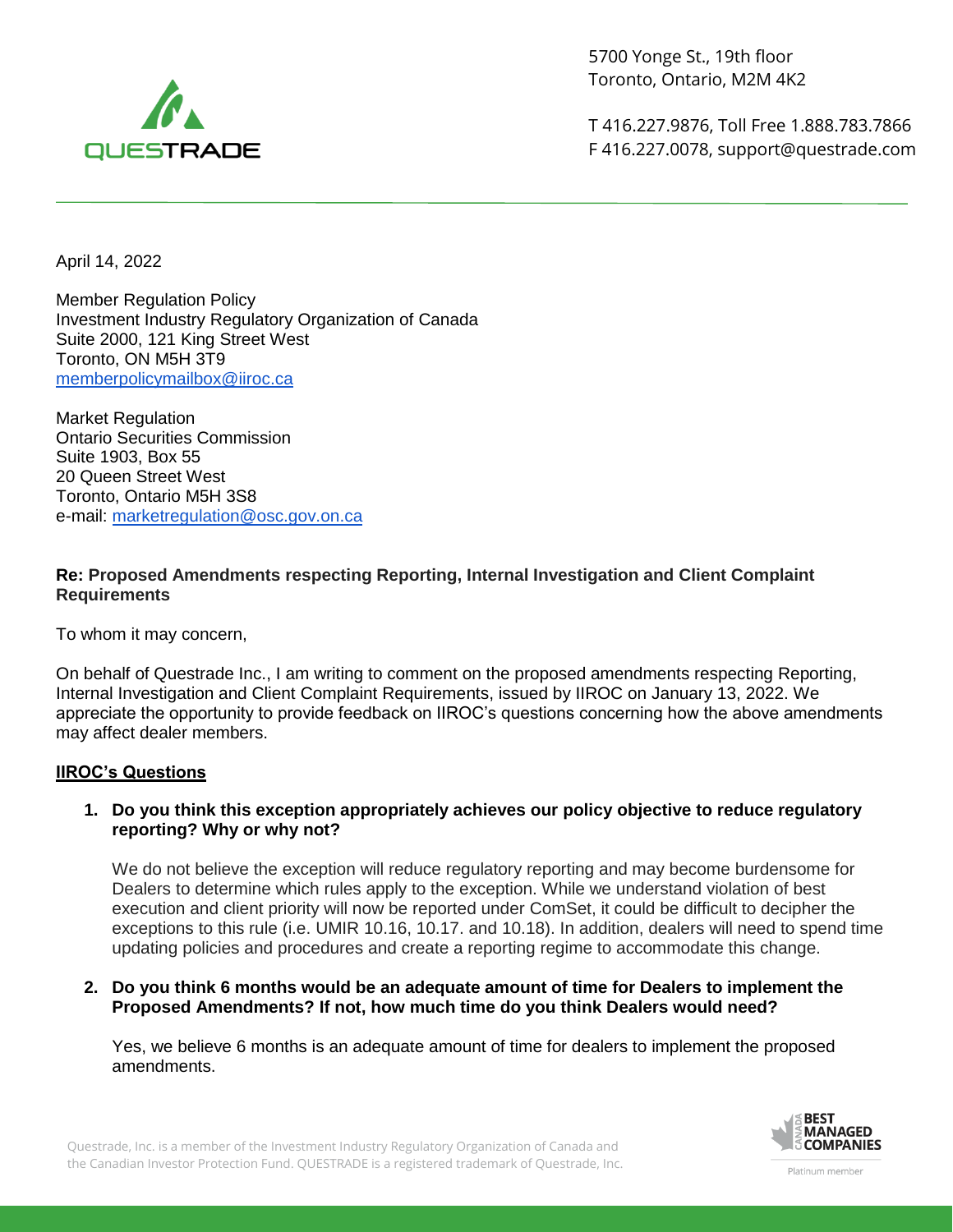### **3. Are there specific areas of the Proposed Amendments you would like further clarity on in the updated guidance? If so, please let us know which areas and why such clarity is needed.**

We would like further clarity on the following sections:

# *1.1 (a) Impact on ComSet Reporting Requirements*

We require further guidance on what circumstances would trigger an internal investigation to be reported on ComSet with respect to conflicts of interest. Conflicts that may be detected through internal discussions or committees would require mitigation and disclosure in order to address in the best interest of clients in accordance with the client focused reforms. If this requirement already exists in IIROC rules we question why there would be any matters to report.

We also note that money laundering has been added to the definition of serious misconduct. We would like confirmation that this extends only to client complaints as the reporting of suspicious transactions is already covered by our requirements with FINTRAC. Reporting of these matters on ComSet would not be in line with IIROC's position to reduce duplicative reporting.

# *1.1 (b) Impact on Complaint Requirements: Reporting to an Executive*

The proposed amendments do not outline a timeframe of when to report complaints alleging serious misconduct to an Executive. We would like to note that under IIROC Rule 1500, Executive(s) are required to maintain oversight over a significant area of risk. We believe any aggressive timeline to report to an Executive creates unnecessary burden especially when the Executive is responsible to maintain oversight over multiple areas of risk within the firm.

# *1.4 Employees*

Extending these guidelines to employees other than Approved Persons may negatively impact our firm. There will be privacy concerns when disclosing employee names and titles when the employee is not a registrant. Employees may not be forthcoming with information if they are the subject of civil claims and may be opposed to disclosing personal information not related to their scope of work. Our firm would need to create policies, procedures and training to ensure employees are aware of the reporting requirements, should they be the subject of a criminal offense, civil claim and/or disciplinary action.

We also believe there will be duplication of reporting for denial of registration for employees. Currently, denial of registration is already being reported on the National Registration Database (NRD). IIROC is privy to the information on NRD. Requiring Dealer members to report these matters both on ComSet and NRD would seem contrary to IIROC's goal to help Dealers manage obligations and reduce duplicative reporting.

## *1.7 Compensation to Clients*

A clear guideline would be helpful to determine what is considered substantial compensation. Each Dealer member's interpretation of substantial compensation may differ greatly from each other, creating inconsistencies on what is reported on ComSet by different Dealer members.

We also foresee an increase in the number of reportable matters requiring additional staff to assist with increase in workload and ultimately increase in cost.

## *1.15 Verbal Complaints*

Dealer Members and the Designated Complaints Officer, under Rule 3700, already have existing responsibilities which ensure complaints are dealt with effectively, fairly and expeditiously and a